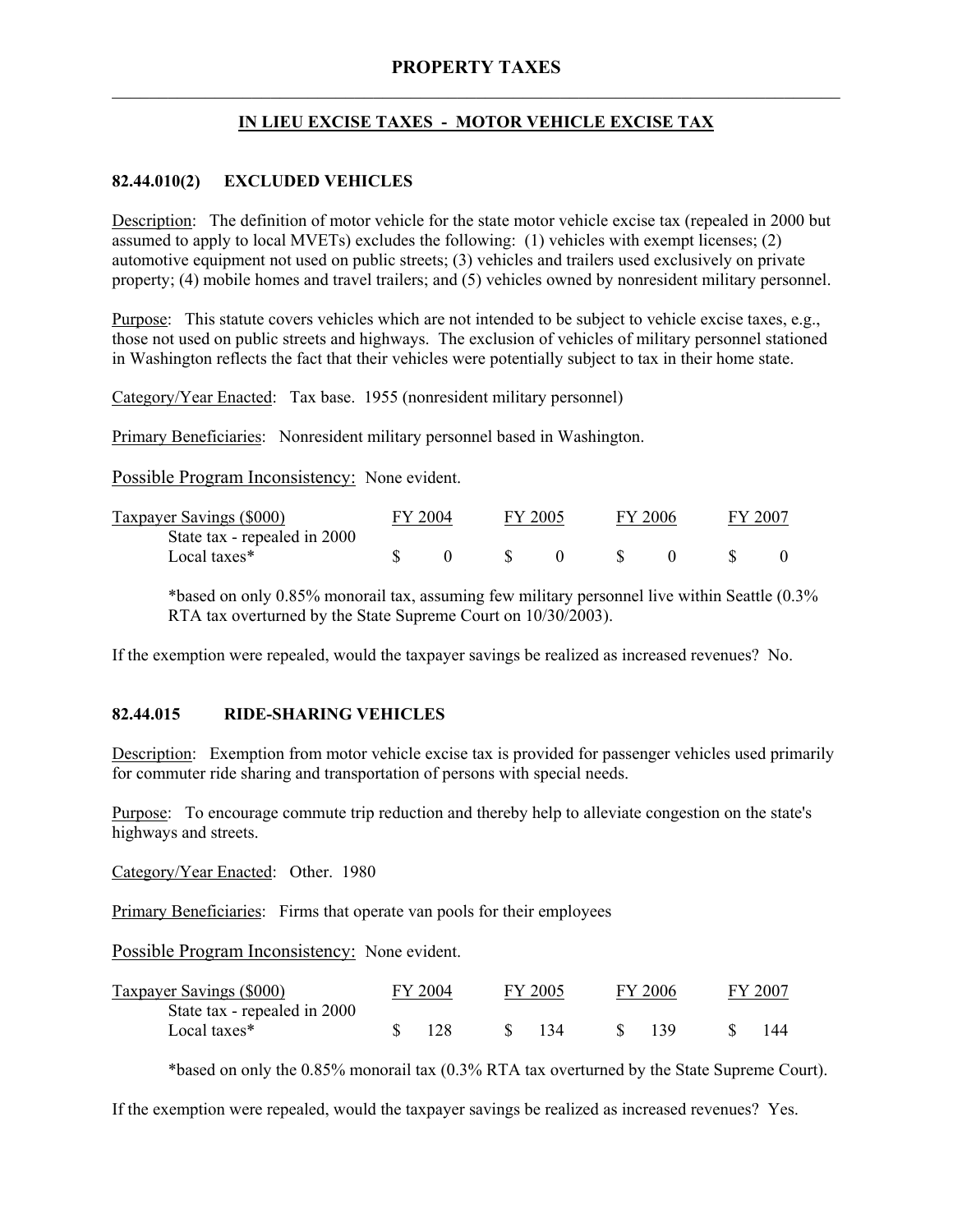#### **82.44.022 PERSONAL-USE VEHICLES; \$30 CREDIT**

Description: This statute contains a credit against the state motor vehicle tax for each personal use vehicle equal to the amount of the tax otherwise due or \$30, whichever is less. This was intended to reduce the state MVET for passenger vehicles, light trucks and motorcycles, if they were registered to a private individual and not owned by a business.

Purpose: To reduce the state MVET, prior to its repeal by the Legislature in 2000.

Category/Year Enacted: Individuals. 1998

Primary Beneficiaries: None.

Possible Program Inconsistency: None evident.

Taxpayer Savings (\$000) No impact, as the entire state MVET has been repealed.

### **82.44.023 RENTAL CARS**

Description: This statute exempts vehicles used as rental cars, as defined in RCW 46.04.465, from the state motor vehicle excise tax.

Purpose: To equalize the treatment of rental cars registered in Washington and other states.

Category/Year Enacted: Tax base. 1992

Primary Beneficiaries: None.

Possible Program Inconsistency: None evident.

Taxpayer Savings (\$000) None. This statute addresses only the state MVET which was repealed by the Legislature in 2000. Presumably, the exemption does not apply to the local MVETs.